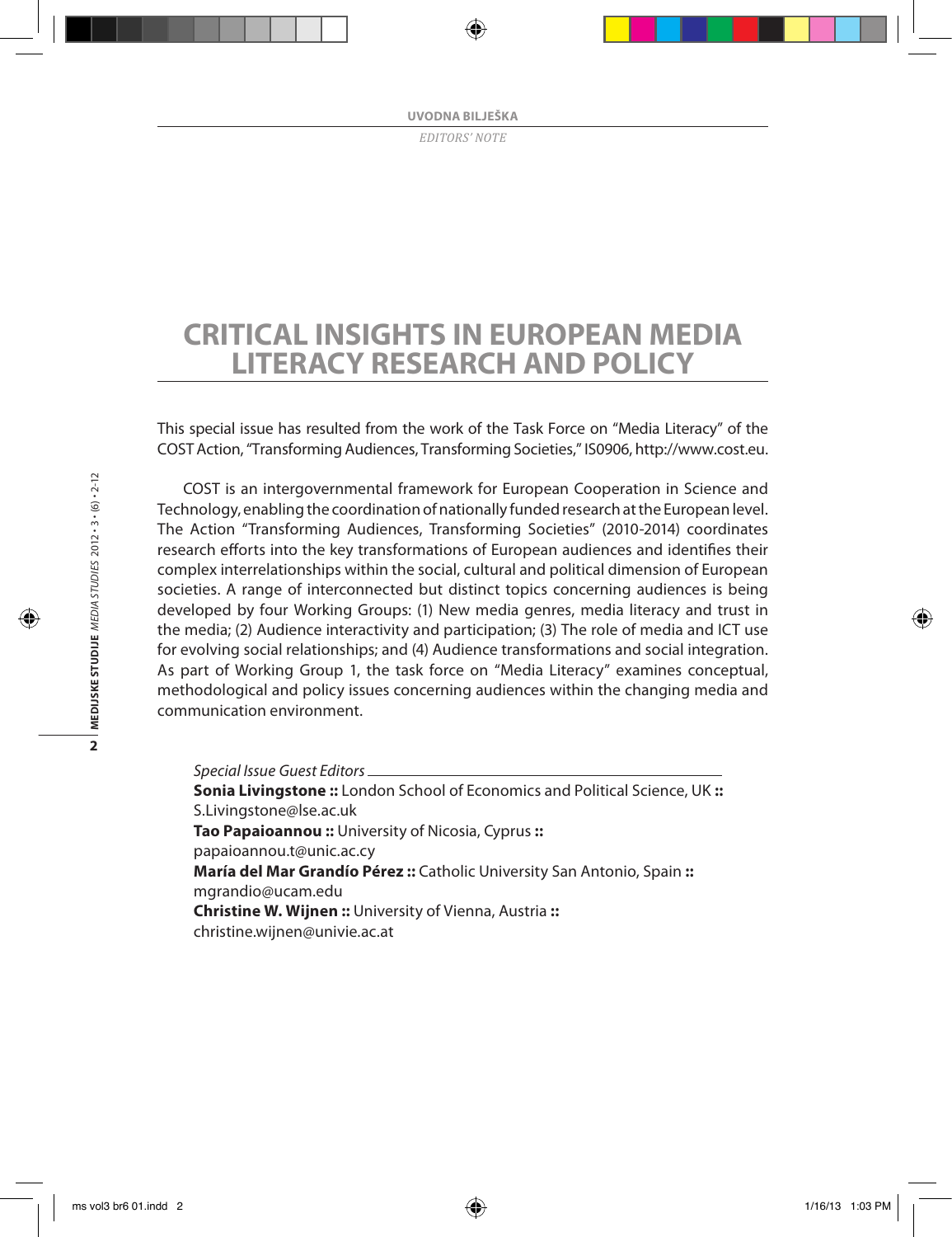## **Framing media literacy**

The term 'literacy' was developed in the 19<sup>th</sup> century to describe the ability to read and write as it spread among common people, distinguishing itself from the word 'literature' which was traditionally associated with high culture (Williams, 1976). Ever since, literacy and then specifically media literacy research has expanded from focusing on how readers and audiences interpret, critique and respond to the mass media to also examining user activities and interactions in the digital, networked era. Media literacy research today is highly multidisciplinary, drawing on insights from social studies of technology, information science and human-computer interaction, educational practice, media and communication research and audience studies. Among these different disciplinary perspectives, we see significant differences and even tensions regarding the conceptual framing of media literacy. These struggles over definition and evaluation of media literacy persist, as do the continued challenges of implementing media education initiatives in formal and informal settings, and of encompassing not only children and young people but also adults, especially marginalized individuals such as immigrants and the elderly. Recent developments in the media landscape, together with international collaborations in media literacy research, further broaden the range of multi- and interdisciplinary approaches to media literacy, linking together literacies based on computer/ICT skills and the capacities of critical understanding, creative expression, and political and civic participation (Celot and Tornero, 2010; Carlsson 2010; Frau-Meigs and Torrent, 2009; Lankshear and Knobel, 2008).

It may be that such developments are stretching the concept of media literacy too far. Media literacy is increasingly expected to integrate highly diverse competencies and skills, often under the single definition of the ability to access, analyse, evaluate and create messages across a variety of contexts (Aufderheide, 1993). But is it helpful to draw diverse literacies associated with information, communication, evaluation, digital platforms and so forth into a single umbrella concept that emphasises the development of universal, platform-neutral, generalisable criteria by which to assess media adoption, interpretation and use? Or are distinctions among types of literacy, each with their different histories and contexts, best maintained? Is it even appropriate to conceive of media literacy primarily as an individual phenomenon – the skills available in consumers' heads, as it were. Or should it be conceived also on a societal level (as is the case for print literacy, where one may talk of a literate society)? Education is the most commonly-employed means of enabling media literacy, whichever way this question is answered; but the responsibility for those that do not learn all that is needed in a digital age is differently conceived depending on whether media literacy is considered an individual or a societal prerequisite.

Furthermore, beneath apparent agreement over its importance are some fundamental and unresolved debates over whether media literacy essentially concerns technical or instrumental skills in managing media or whether it also includes more abstract and ambitious competences regarding learning and knowledge creation, citizenship and human rights to information, inclusion and participation in society (e.g. Gutierrez and Tyner, 2012). This debate concerns not only the nature but also the purposes of media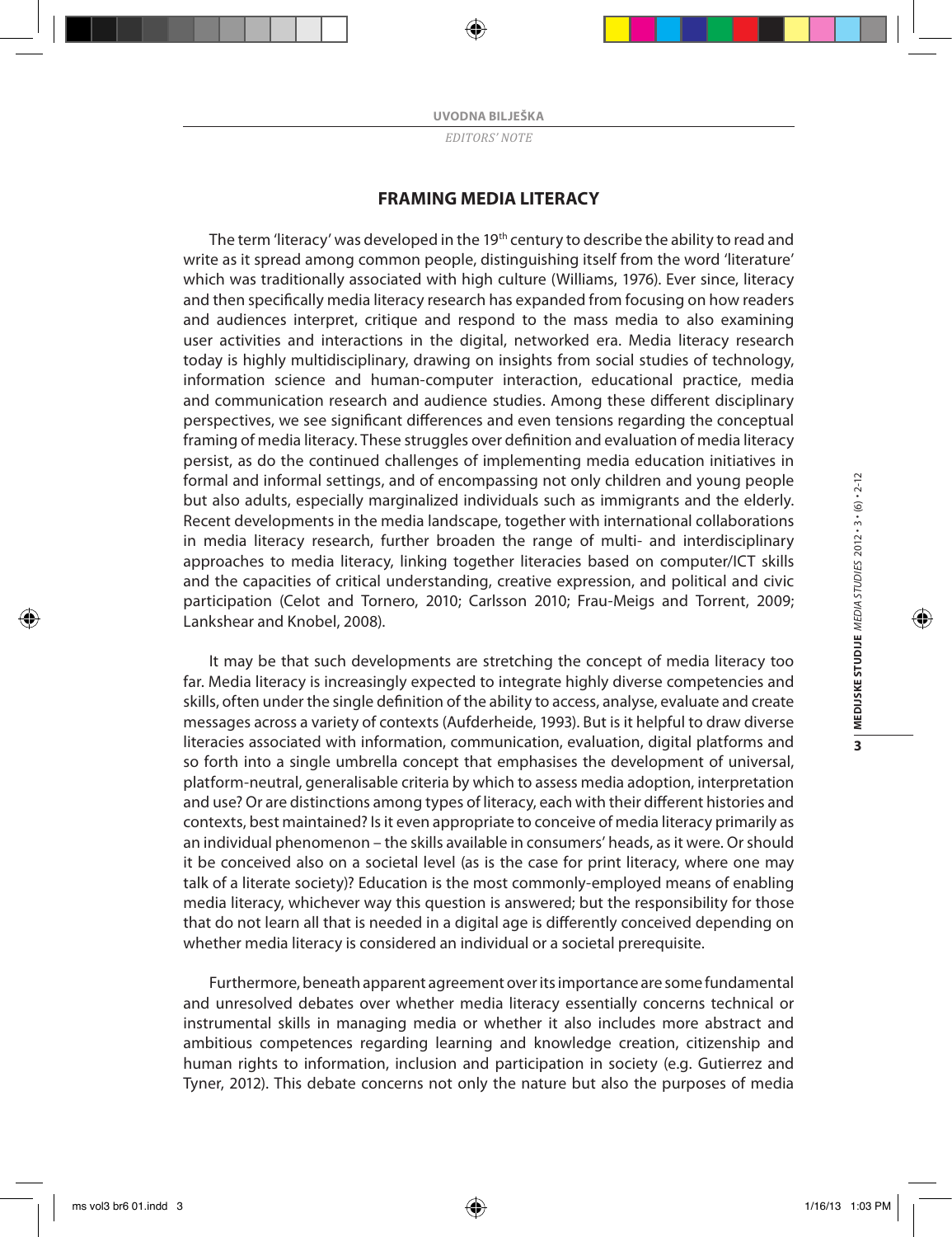literacy, as scholars, educators and policymakers all try to identify and promote the many ways in which literate media uses are important for citizens and consumers across different spheres of daily life, on both an individual and societal level (Ding, 2011; Livingstone et al., 2013). For example, is the purpose of media literacy to enable people to accommodate to the existing media landscape or to critique it – and even to critique the society that represents itself through media in particular ways?

This special issue of *Media Studies* turns to theoretical and empirical research for critical insights regarding future directions, with the emphasis on the European perspective and theoretical origins of the concept as well as making particular reference to European policy. As guest editors of this issue, we begin with some observations about the current state of media literacy research as well as its recurrent challenges. We suggest that, notwithstanding the recent explosion of interest in forms of media and digital or information literacies, building on a longer history of research and practical initiatives in media education, the results are uneven at best. For, despite enthusiastic calls for new digital literacy programmes and, interestingly, the recent embedding of media literacy requirements within national and international regulation, there remains little agreement about media literacy or how to measure it and, therefore, little evidence that efforts to improve it are effective. Indeed, there are good reasons to be concerned that the emancipatory vision of academics are being hugely scaled down by policy makers, that efforts to measure media literacy tend to trade validity for reliability, and that the persistent reduction of media literacy – which we argue to be a profoundly social phenomenon, a capability of a community or culture – to an individual property perpetuates inequalities and significantly undermines its potential benefits to democratic societies. Therefore, our aim in editing this collection is to encourage further theoretical, empirical and critical investigation of media literacy in the context of an acute awareness of the challenges associated with its promotion, resourcing and implementation in terms of policy commitment.

## **Contextualising media literacy**

Prioritising questions of skill tends to neglect the social contexts in which the different technologies and texts that mediate communication are encountered (Livingstone, 2004). Literacy does not simply demand the knowledge and ability to encode and decode messages but also rather demands "applying this knowledge for specific purposes in specific contexts of use" (Scribner and Cole, 1981: 236). For example, researchers describe how the development of online relationships depends on how people participate in interpretive communities that value particular forms of literacy: in one study, analysis of media practices among high school students on Facebook indicates that youthful media competences are shaped by forms of cultural capital as mediated through the groupendorsed communication norms developed within an online peer culture (Papaioannou, 2011). Such research is consistent with the view that media literacy must be understood as a social practice, anchored in one's social environment as well as in the wider social, cultural and political contexts (Baacke, 1999; Buckingham, 2007).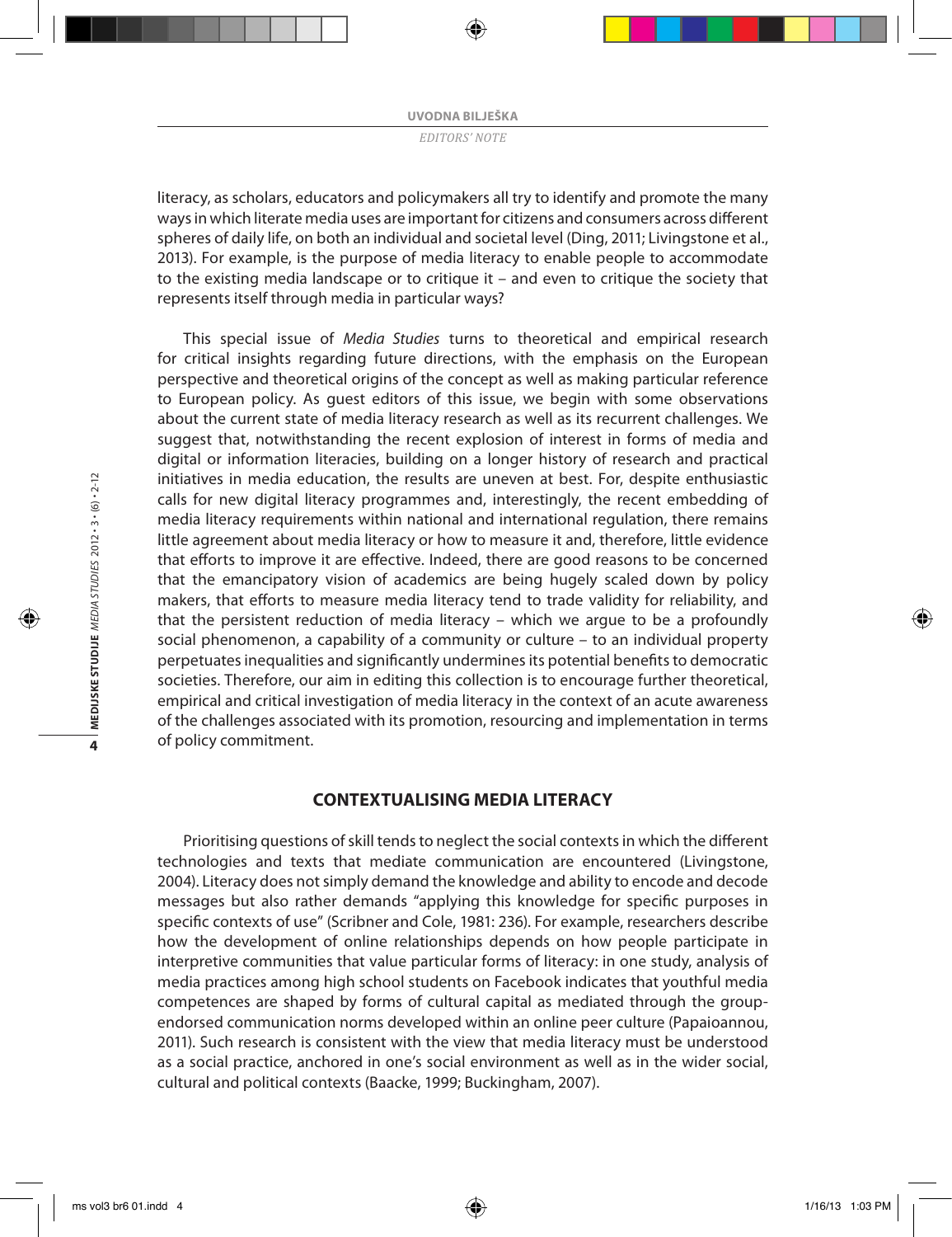A contextualised approach requires a distinction between media literacy and media literacy practice or – to use Noam Chomsky's (2001) terms – between competence and performance, because being able to research how people act in relation to media does not necessarily allow us to judge their competence with respect to their complete abilities and knowledge that may to some extent be invisible for the researchers (Livingstone et al., 2013). Bearing this in mind, we must reflect on our methods and the focus of our research as well as our (normative) judgements and definitions of a media literate person – or community, or society. On the other hand, we need to consider a range of social and cultural factors which may also exert influence on what is considered media literate (and by whom). Then we need to inquire into the central focus of media literacy policies in different societies – whether this is the media system, the educational system, perceptions of moral and ethics or the image of media users or consumers (especially children) affects conceptions of media literacy and, in consequence policies for assessing and enabling media literacy (Donoso and Wijnen, 2013; Wijnen, 2008).

## **Enabling media literacy**

Contextualising media literacy in sociocultural terms emphasizes not the unity but rather the plurality of media literacies, and this in turn has implications for media education. For example, what children and young people do with media and information technologies in school and outside school is a pressing question for educational models which aim to facilitate learning through harnessing the affordances of digital culture. It is still debated whether informal and formal learning practices should be viewed as complementary elements of a fluid learning process, recognising that they exist in different contexts and have different characteristics (Jenkins, 2012; Sefton-Green, 2013). Introducing media literacy in the classroom has also challenged educators to re-examine the purpose of integrating technology in education. Are transmedia story-telling or participation in digital media production of value in themselves (Drotner, 2010; Drotner and Schrøder, 2010) or merely a means to an end of knowledge creation and negotiating new practices in learning (Thomas et al., 2007)? Certainly it is widely hoped that forging links between literacy, learning and pleasure in both informal and formal learning environments will encourage children and young people to acquire new ways of thinking through participating in new forms of practices and prepare them to adapt and negotiate new spaces and new technologies that continuously develop in a mediatized society (Ito et al., 2010). Such a vision motivated the BBC, for example, to mobilise some 1,000 UK schools to produce their own news in 2012 (BBC News School Report, 2012): over 30,000 11-16 year olds turned their classrooms into newsrooms, choosing and making news for publication on their school websites and a total of 90,000 young people were involved over the academic year (Ofcom, 2012a). But are such initiatives sustainable? And how can they be scaled up to encompass the population?

More negatively, there are concerns about new forms of digital exclusion which pose additional burden to media literacy education (Buckingham, 2007). Communication in the digital world has led children and adults to engage in more cultural and social uses of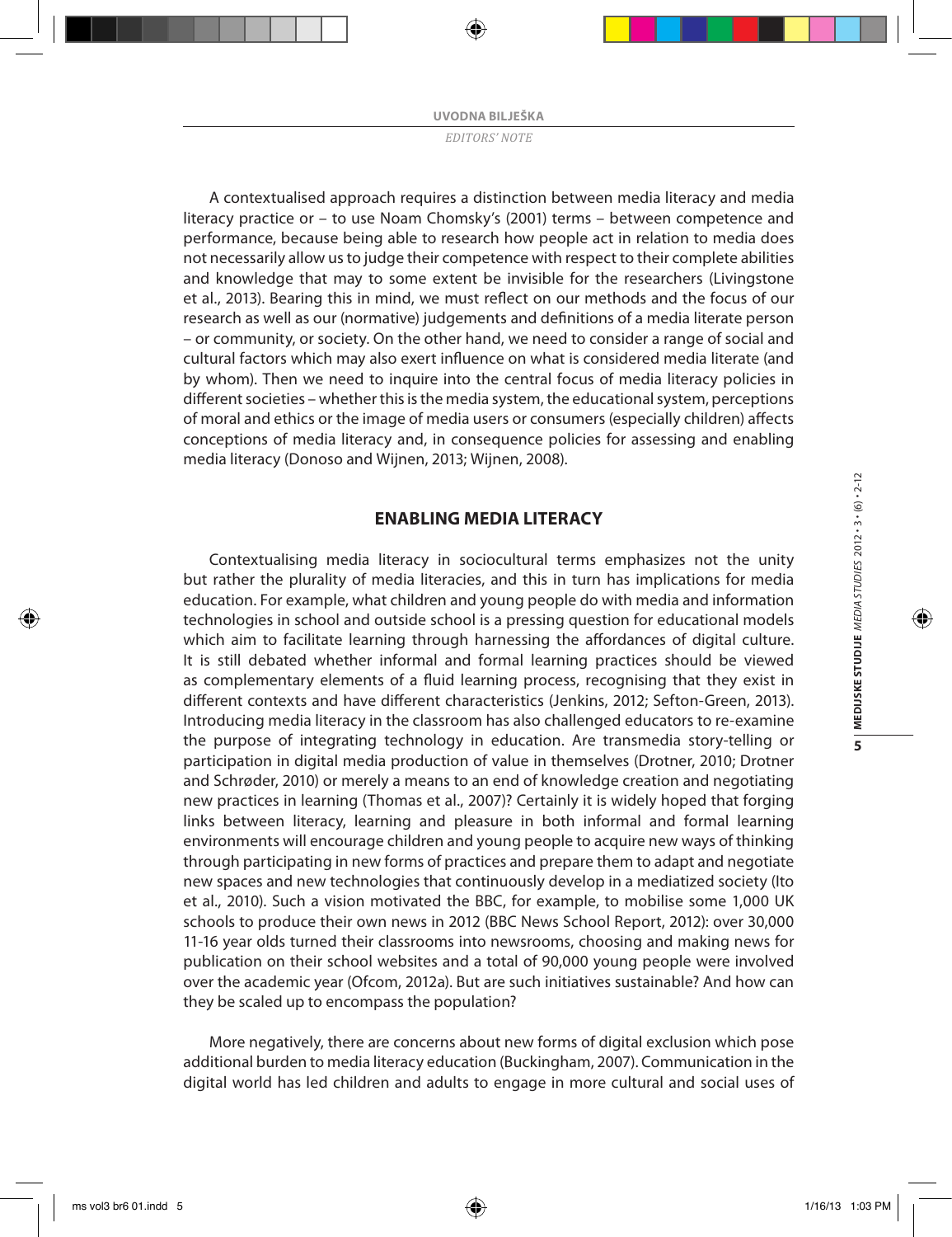media, as demonstrated in the ever growing popularity of social media. But it remains to be seen as how we should evaluate these uses in terms beyond the functional, or whether these can be soundly integrated into more significant activities - for example, collaborative learning, constructing collective intelligence or sharing knowledge. Further, although social media have enabled and encouraged children to portray or view themselves as more active and autonomous, they also pose risks such as commercialization, risky contacts, inappropriate content, problematic conduct and reputational or identity risks (Livingstone, Haddon and Görzig, 2012). Addressing the complex and shifting balance between the benefits and risks of increased media use is, to a greater or lesser degree in different countries, a matter of policy, as discussed below.

## **European policy to promote media literacy**

Within the European Union, along with many other parts of the world, strategic ambitions for media literacy encompass competences relating to education, citizenship and democratic participation are widely claimed. Benefits are conceived in terms of national competitiveness (a skilled labour market; strong creative industries), harm reduction (via responsible and aware consumers), empowerment at both individual and societal levels, and social inclusion. In short, media literate individuals living in a mediatised society in late modernity are being valued and promoted as economically, socially and politically desirable – increasingly so with the onward march of a digitally convergent, networked society. For example, the 2010 Audio-visual Media Services Directive (EC 2010), building on prior initiatives by the EC's MEDIA and Safer Internet Programmes, the Life Long Learning Initiative and the EUROPE 2020 strategy, and informed by parallel initiatives from the Council of Europe and UNESCO, anticipates continual improvements in national levels of media literacy over the coming years. Further, in its 2009 Recommendation, the Commission encouraged member states to debate the inclusion of media literacy in compulsory education curricula. As Suzanne Ding (2011: 7) observes,

*the main task for the future will be to further strengthen the role of media literacy in these policy fields, streamline the understanding of media literacy and the requirements for media literacy education, encourage stakeholders in the public and private sector to increase their initiatives while constantly adapting the new results in media literacy research on the development of new technologies.*

Certainly such policies are evidence-based. In 2009, the study *Assessing media literacy in Europe* by the European Association of Viewers' Interests (EAVI) on behalf of the European Commission DG Information Society provided a comprehensive view of the concept of media literacy, "helping the Commission to carry out its obligation to report on media literacy levels in the EU 27 Member States and to implement concrete policies at a European Level" (Celot, 2011: 20). An assessment of film literacy in Europe is also underway, conducted by the British Film Institute in partnership with the Institute of Education-University of London and Film Education Company- with objectives to identify and analyse the existing situation concerning film literacy in Europe, including initiatives in informal and formal education settings across all age groups (European Commission Media, 2012). But are these policies proving successful? There are persistent difficulties in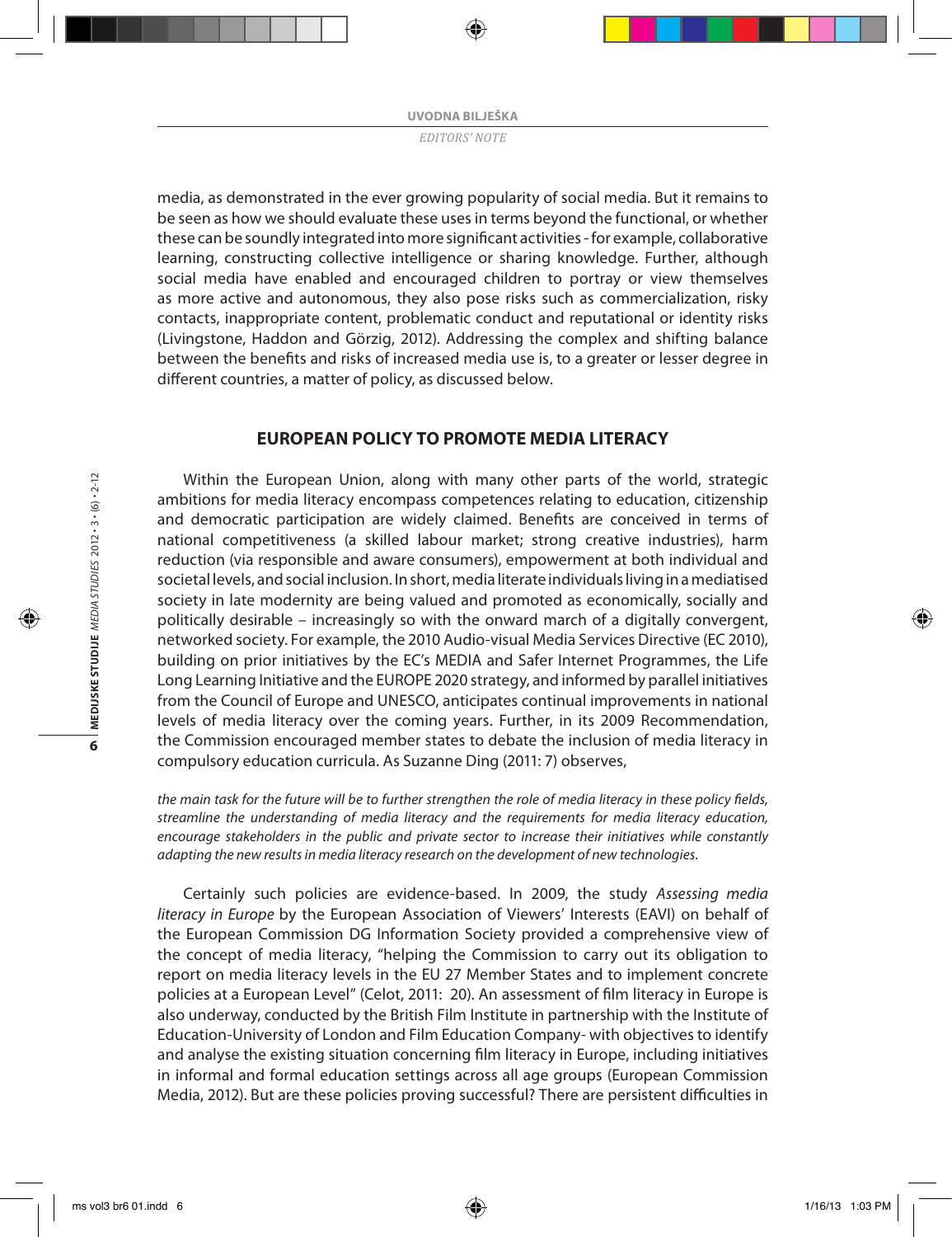developing rigorous indicators to evaluate progress in national levels of media literacy, and it is also unclear whether, when identified, these indicators will indeed reveal steady improvement.

More critical still, some question whether it is really society's wish for citizens to participate through digital media by contributing to cultural production and economic competitiveness or, instead, whether society's best interests would be better served by efforts to promote civic media literacies – enabling citizens to engage in social and political deliberations as part of the democratic process. This latter view eschews the individual skill model to emphasise, instead, that empowerment lies in the provision of institutional contexts (or 'opportunity structures') which enable people to participate and experience agency, including in and through the media (Coleman, 2007). Yet Ofcom's (2012b) report measuring media plurality across television, radio, the press and the internet suggests that the existing framework may be insufficient for ensuring that citizens are informed by a diverse range of views and for preventing excessive influence over political participation by dominant interests.

Yet more fundamental issues arise when one considers the social and economic conditions that account both for the relatively low levels of media literacy in the first place and, moreover, for the considerable inequalities in media literacy that largely reflect other forms of social disadvantage (Helsper, 2013). A recent assessment of media literacy levels within Europe by EAVI drew on an approach that reflects the ambition and breadth of their definition in encompassing both individual skills and environmental factors including media education, media policy, media availability and degree of plurality, roles of the media industry and civil society. This revealed a significant gap between media availability and the informed use of it made by citizens (Celot and Tornero, 2010). Where does this leave policy? The EC promises a new media literacy strategy in 2013 (Zacchetti, personal communication, Sept. 2012), although the threats to this on an international scale are very salient, especially in an 'age of austerity'.

# **The emerging agenda**

If media are to play a significant role in facilitating participation in the public sphere and promoting democratic values, far greater institutional efforts will be required. Policy should be grounded in the experiences of media use, learning, expression and civic participation among citizens; and it should be developed and implemented through collaboration with academic stakeholders, schools, the media industry and civil society (Livingstone, 2011). But as yet, there is still insufficient dialogue between policy and academic development to underpin the development of evidence-based policy. This should be a two-way dialogue, with research addressing the problems faced by policy (for example, in measurement, implementation and evaluation). But also, as an independent and often critical enterprise, research should extend, challenge and critique policy, recognising the tension between the generally instrumental or 'administrative' ambitions of policy and the often-critical concerns of the academy (Lazarsfeld, 1941). Moreover, both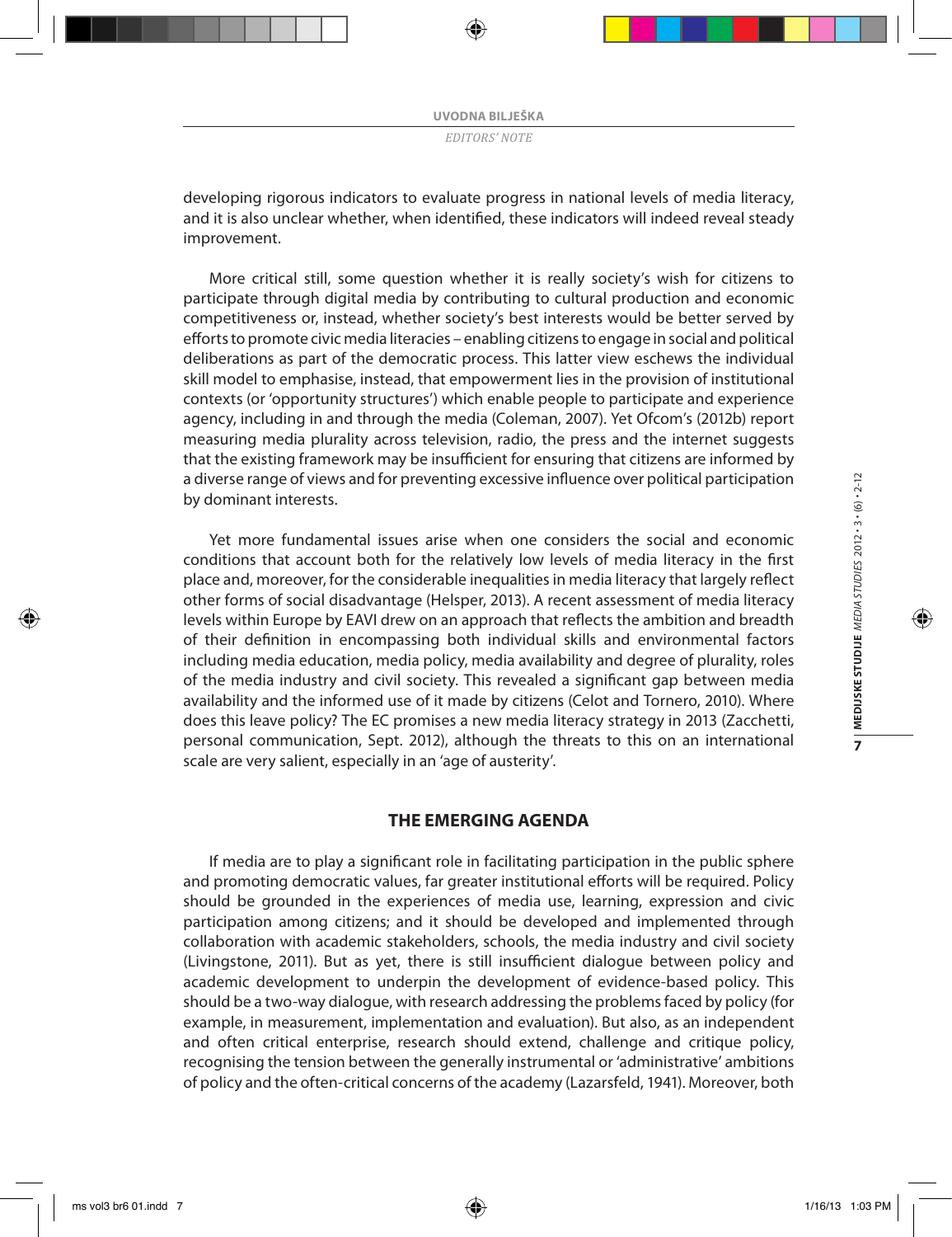policy and research must be continually renewed as the media landscape, and societal expectations of its citizens, change and expand.

The emerging agenda is, on the one hand, descriptive – more and more people are using the media in more and more ways, and both researchers and policy makers need to grasp how media use is embedded in daily life. For example, Ofcom's (2012c) report shows that one third of UK 3-4 year olds go online: what do they do, with whom, and with what consequences? The research agenda must also take a historical perspective. Again to take a UK example, although use of the same indicators over several years reveals media literacy to be rising among children and adults over the past decade, such a rise is also shown to be small in scale and to have flat-lined in the last couple of years, raising questions about the efficacy of media literacy initiatives (Livingstone and Wang, 2011). Given the tendency of policymakers to focus more on instrumental or functional skills than wider civic or participatory competences and practices, we support the efforts of many researchers also to examine – and chart the barriers as well as enablers – for these in particular.

Last, the research agenda surely includes critical analysis of how media and communication technologies increasingly pervade all spheres of society, in ever more complex, subtle and often-opaque ways, placing ever greater demands on the competence of citizens and consumers to navigate them in empowering rather than exploitative ways. Since the technological infrastructure is heavily commercial and global and yet only partially regulated or transparent, these demands are significant and, as critics of today's neoliberal agenda fear, the burden of misunderstanding or mismanaging them will fall disproportionately on the already disadvantaged (Lunt and Livingstone, 2012). In short, media literacy, indeed literacy in general, has both an explanatory and a normative agenda. We must ask, first, what do citizens and consumers know about their changing media environment and, further, what should they know? And, then, most critically, what does it matter if they don't have this knowledge and in whose interest is it if they do?

## **This issue**

This special issue includes 16 contributions from 23 authors, covering a considerable range of conceptual, methodological as well as educational issues in the recent media literacy discourse. We begin with four articles that present different approaches to the conceptual framing of media literacy. The first contribution comes from Divina Frau-Meigs: "Transliteracy as the New Research Horizon for Media and Information Literacy". She considers the notion of 'transliteracy' as a means to harness the potential advantages and mitigate the risks of the so-called 'Information Society'. In addition to an epistemological analysis and a dynamic mapping of transliteracy, she demands "a detailed study of all the political and policy-relevant issues concerning the regulation of [...] transliteracy as a collective phenomenon" (p. 22). The next article by Sian Barber explores media literacy and active user-engagement and interaction in relation to online audio-visual content. She questions how user expectations fit within digital initiatives which prioritise access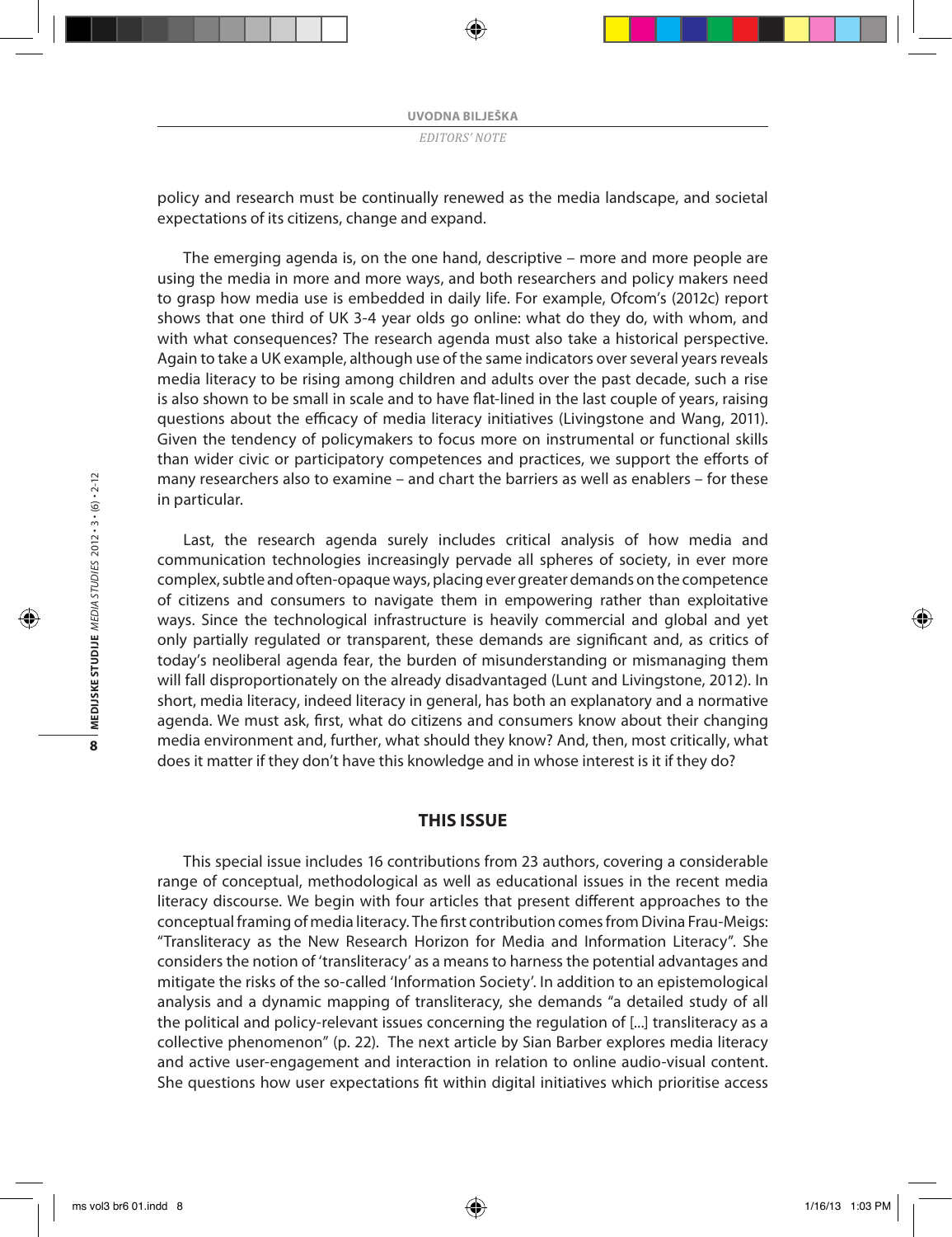and preservation of archives and online research rather than active user-engagement. Through interpreting the results of a qualitative case study of 82 German children, Senta Pfaff-Rüdiger, Claudia Riesmeyer and Anna Kümpel discuss the relation of media literacy to developmental tasks and conclude that a skill-based media literacy model can help to explain digital inequalities. Uwe Hasebrink's article highlights dimensions of the activity of the user which have not been adequately examined in the current media literacy discourse. He argues that media literacy not only means actively participating in mediarelated communicative practices but also taking responsibility for and engaging in the formation of the technical, political and economic conditions of communication processes and the overall media environment. He discusses the potential role of the audience as well as concrete instruments for strengthening user participation in media governance as an 'overlooked' aspect of media literacy.

Among the diverse challenges that promotion of media literacy must face, researchers need to tackle the problems of measurement. The problem currently attracting attention in the European Union centres on the fact that the *Audiovisual Media Services Directive* (2007) has demanded measurable criteria to be applied in the effort to improve media literacy in the adult population. The articles by Monica Bulger and Paolo Celot address this methodological challenge. Paolo Celot presents the EAVI studies of media literacy, among the most comprehensive across Europe in terms of their purpose and scope. He first briefly describes the results of wide comparative investigations concerning all 27 European Union member states, conducted for the European Commission by the author in a consortium with other partners. Then he provides future scenarios and perspectives on media literacy in Europe, pinpointing the emerging trends and international expert recommendations which indicate the priorities in order to start new, concrete initiatives. Monica E. Bulger focuses on the task of measuring national levels of media literacy using the report "Testing and refining criteria to assess media literacy levels in all EU Member States" as a case study. She argues that conceptually, approaches to measuring media literacy are often broadly inclusive, without necessarily considering how media literacy is enacted or identifying specific examples of media literate actors within daily contexts. But logistically, indicators are often defined in terms of existing data or data that can be easily collected, rather than developing measures with stronger validity, as could be identified through empirical research.

The third section of this special issue focuses on educational issues. Hans Martens argues that it is vital to recognise preexisting national and regional differences in order to understand the diversity of European media literacy practice. By examining three media literacy initiatives in the Flemish part of Belgium, he concludes that media literacy is better understood as a fluid construct of media-related knowledge and skills. From his point of view, this open perspective should also be applied when developing models of media education. Jos de Haan and Nathalie Sonck reflect on digital skills research in the last 15 years and the implication of this body of research for media literacy policy. They focus especially on the question of the degree to which media literacy research is able to support policy development. The next article by Carmen Marta and María del Mar Grandío Pérez offers a critical perspective on the tradition of media literacy research in Spain in order to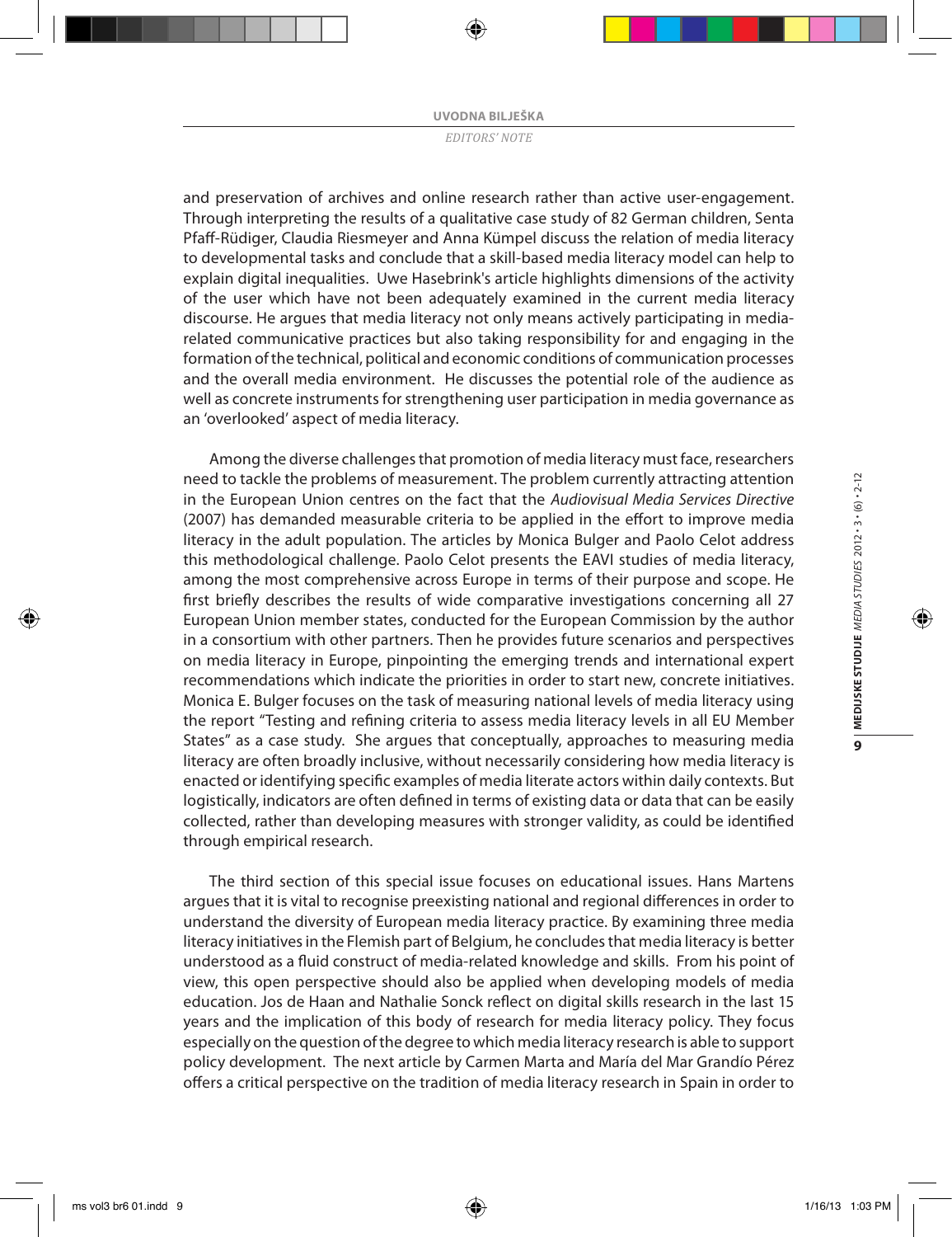explore how Spanish academics, industry practitioners and policy makers are facing the challenges in media literacy policy development and implementation specifically with regard to media education curriculum in public schools. Asking what pedagogic model is suitable for media literacy education in a mediated society where mediated citizenship is becoming increasingly important, Ben Andrews and Julian McDougall propose a model of curation pedagogy for the inexpert. They suggest that students 'show' media literacy in new spaces – not by recourse to skills, competences or analytical unmasking of the properties of a (contained) text, but by exhibiting – curating a moment in time of textual meaning-making and meaning-taking, while also mindful of the artifice of such an attempt to hold and curate the flow of meaning.

Finally, this special issue concludes with five book reviews. Fausto Colombo reviews Peter Lunt's and Sonia Livingstone's book entitled "Media Regulation: Governance and the Interests of Citizens and Consumers" (Sage, 2012), Stjepka Popović offers her opinion on two books: "Djeca medija: Od marginalizacije do senzacije" (Children of the Media: From Marginalization to Sensation) (Matica hrvatska, 2011) by Lana Ciboci, Igor Kanižaj and Danijel Labaš, and "Vidi me, čuj me – Vodič za uporabu konvencije UN-a o pravima osoba s invaliditetom i promicanje prava djece" (See Me, Hear Me: A Guide to Using the UN Convention on the Rights of Person with Disabilities to Promote the Rights of Children) (UNICEF, 2011) by Gerison Lansdown. Lejla Turčilo reviews "Putokazi prema slobodnim i odgovornim medijima" (Guideposts to Free and Accountable Media) (Kuća ljudskih prava and FPZG, 2012) edited by Viktorija Car. The last one, Neven Benko discusses David Gauntlett's "Making is Connecting – The Social Meaning of Creativity, from DIY and Knitting to YouTube and Web 2.0" (Polity, 2011).

#### **References**

>Aufderheide, Pat (1993) *Media Literacy: A Report of the National Leadership Conference on Media Literacy*. ERIC Document Reproduction Service No. ED 365 294.

>Baacke, Dieter (1999) Medienkompetenz als Zentrales Operationsfeld von Projekten, pp. 31-35 in Baacke, Dieter et al. (eds) *Handbuch Medien: Medienkompetenz. Modelle und Projekte*. Bonn: Bundeszentrale für politische Bildung.

>BBC News School Report (2012), http://www.bbc.co.uk/schoolreport/ (12.10.2012). >Buckingham, David (2007) *Media Education: Literacy, Learning and Contemporary Culture*. Cambridge: Polity Press.

>Carlsson, Ulla (2010) *Children and Youth in the Digital Media Culture*. *From a Nordic Horizon*. *Yearbook 2010 from the International Clearinghouse on Children, Youth and Media*. Gothenburg: Nordicom.

>Celot, Paolo (2011) EAVI Studies on Media Literacy in Europe, pp. 20-21 in Livingstone, Sonia (ed.) *Media Literacy: Ambitions, Policies and Measures.* London: COST IS0906: Transforming Audiences, Transforming Societies, http://www.cost-transforming-audiences.eu/node/223 (02.05.2012). >Celot, Paolo and Tornero, Jose Manuel Perez (2010) *Study on Assessment Criteria for Media Literacy Levels. A Comprehensive View of the Concept of Media Literacy and An Understanding of How Media Literacy Levels in Europe Should Be Assessed*, www.eavi.eu/joomla/images/stories/Publications/ Study2\_Assessment/mlstudy2/eavi\_study\_on\_assessment\_criteria\_for\_media\_literacy\_levels\_in\_ europe.pdf (05.02.2012).

>Chomsky, Noam (2001) *New Horizons in the Study of Language and Mind.* Cambridge: Cambridge University Press.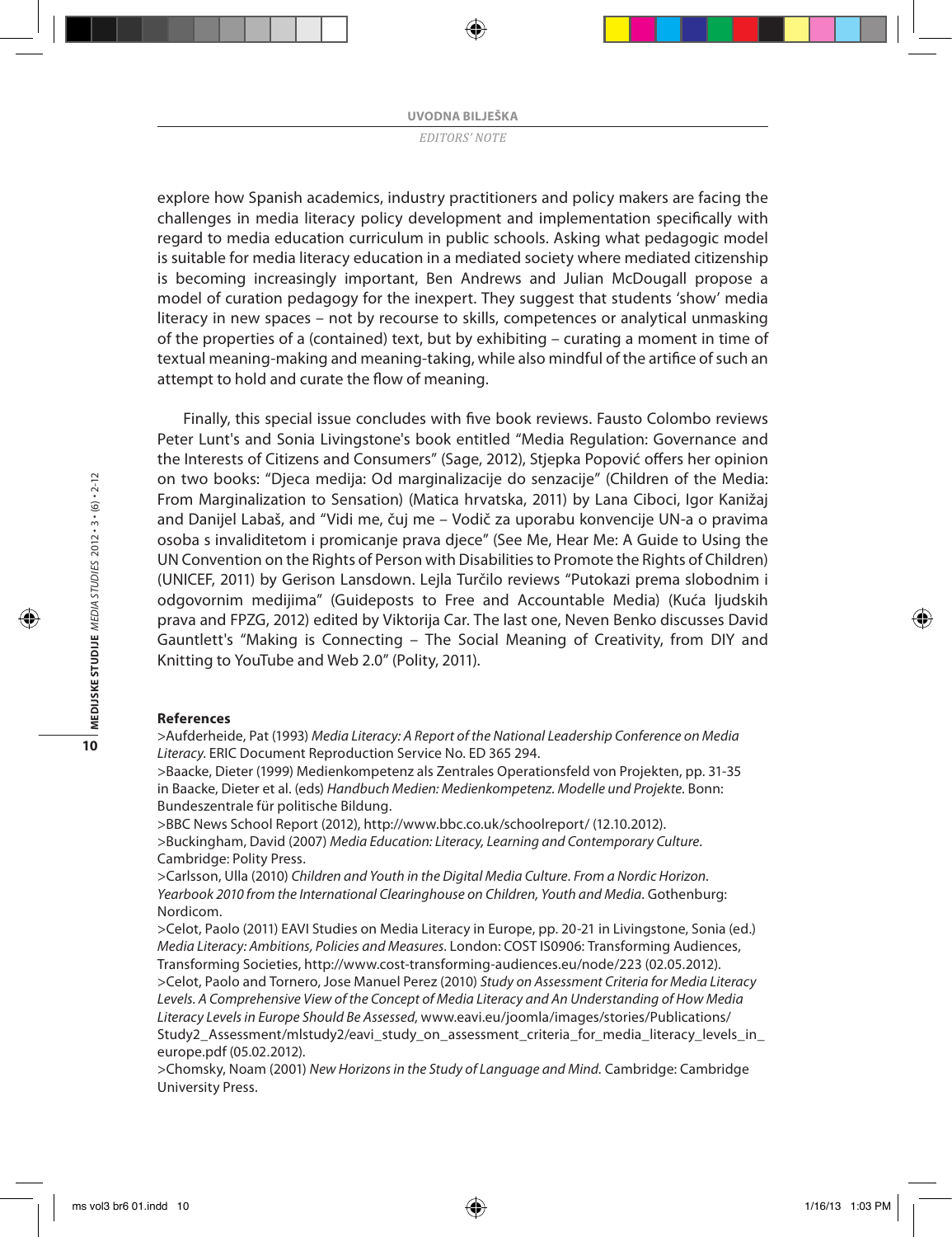>Coleman, Stephen (2007) E-democracy: The History and Future of An Idea, pp. 362-382 in Quah, Daniel et al. (eds) *The Oxford Handbook of Information and Communication Technologies*. Oxford: Oxford University Press.

>Ding, Suzanne (2011) The European Commission's Approach to Media Literacy, pp. 6-8 in Livingstone, Sonia (ed.) *Media Literacy: Ambitions, Policies and Measures.* London: COST IS0906: Transforming Audiences, Transforming Societies, http://www.cost-transforming-audiences.eu/ node/223 (02.05.2012).

>Donoso, Verónica and Wijnen, Christine Wilhelmina (2013, in press) Media Education and Literacy in Latin America. *Enzyklopädie Erziehungswissenschaft Online.* Weinheim: Beltz.

>Drotner, Kirsten (2010) Democratic Digital Literacies: Three Obstacles in Search of a Solution, pp. 25-33 in Carlsson, Ulla (ed.) *Children and Youth in the Digital Media Culture: From a Nordic Horizon. Yearbook 2010 from the International Clearinghouse on Children, Youth and Media*. Gothenburg: Nordicom.

>Drotner, Kirsten and Schrøder, Kim Christian (2010) *Digital Content Creation: Perceptions, Practices & Perspectives*. Frankfurt: Peter Lang.

>European Commission Media (2012) *Studies on Media Literacy*, http://ec.europa.eu/culture/media/ literacy/studies/index\_en.htm (12.10.2012).

>European Commissions (2007) *Audiovisual Media Services Directive*. http://eur-lex.europa.eu/ LexUriServ/LexUriServ.do?uri=CELEX:32007L0065:EN:NOT (31.10.2012)

>Frau-Meigs, Divina and Torrent, Jordi (2009) *Mapping Media Education Policies in the World: Visions, Programmes and Challenges*. New York: United Nations Alliance of Civilizations and Grupo Comunicar.

>Gutierrez, Alfonso and Tyner, Kathleen (2012) *Media Education, Media Literacy and Digital Competence*. Andalusia: Comunicar.

>Helsper, Ellen (2013, in press) A Corresponding Fields Model of Digital Inclusion, *Communication Theory* 12 (4).

>Ito, Mizuko et al. (2010) *Hanging Out, Messing Around, and Geeking Out: Kids Living and Learning with New Media*. Cambridge: The MIT Press.

>Jenkins, Henry (2012) *On Transmedia and Education: A Conversation with Robot Heart Stories' Jen Begeal and Inanimate Alice's Laura Fleming* (Part One). http://henryjenkins.org/2012/01/on\_ transmedia\_and\_education.html (21.09.2012).

>Lankshear, Colin and Knobel, Michele (2008) Digital Literacies – Concepts, Policies and Practices, pp. 1-16 in Lankshear, Colin and Knobel, Michele (eds) *Digital Literacies: Concepts, Policies and Practices.* New York: Peter Lang.

>Lazarsfeld, Paul (1941) Remarks on Administrative and Critical Communications Research, *Studies in Philosophy and Science* 9: 3-16.

>Livingstone, Sonia (2004) The Challenge of Changing Audiences: Or, What Is the Audience Researcher to Do in the Internet Age?, *European Journal of Communication* 19 (1): 75-86.

>Livingstone, Sonia (2011) Media Literacy for All? On the Intellectual and Political Challenges of Implementing Media Literacy Policy, pp. 31-35 in Livingstone, Sonia (ed.) *Media Literacy: Ambitions, Policies and Measures*. London: COST IS0906: Transforming Audiences, Transforming Societies, http://www.cost-transforming-audiences.eu/node/223 (02.05.2012).

>Livingstone, Sonia, and Wang, Yinhan (2011) *Media Literacy and the Communications Act: What Has Been Achieved and What Should be done?* LSE Media Policy Project Brief 2, http://www.scribd.com/ doc/57742814/Policy-Brief-Progress-in-digital-skills-has-stalled (10.12.2012).

>Livingstone, Sonia, Haddon, Leslie and Görzig, Anke (2012) *Children, Risk and Safety Online: Research and Policy Challenges in Comparative Perspective*. Bristol: The Policy Press.

>Livingstone, Sonia et al. (2013, in press) Situating Media Literacy in the Changing Media Environment: Critical Insights from European Research on Audiences in Carpentier, Nico, Schröder, Kim and Hallett, Lawrie (eds) *Transforming Audiences, Transforming Societies*. University of Bristol, UK: Intellect.